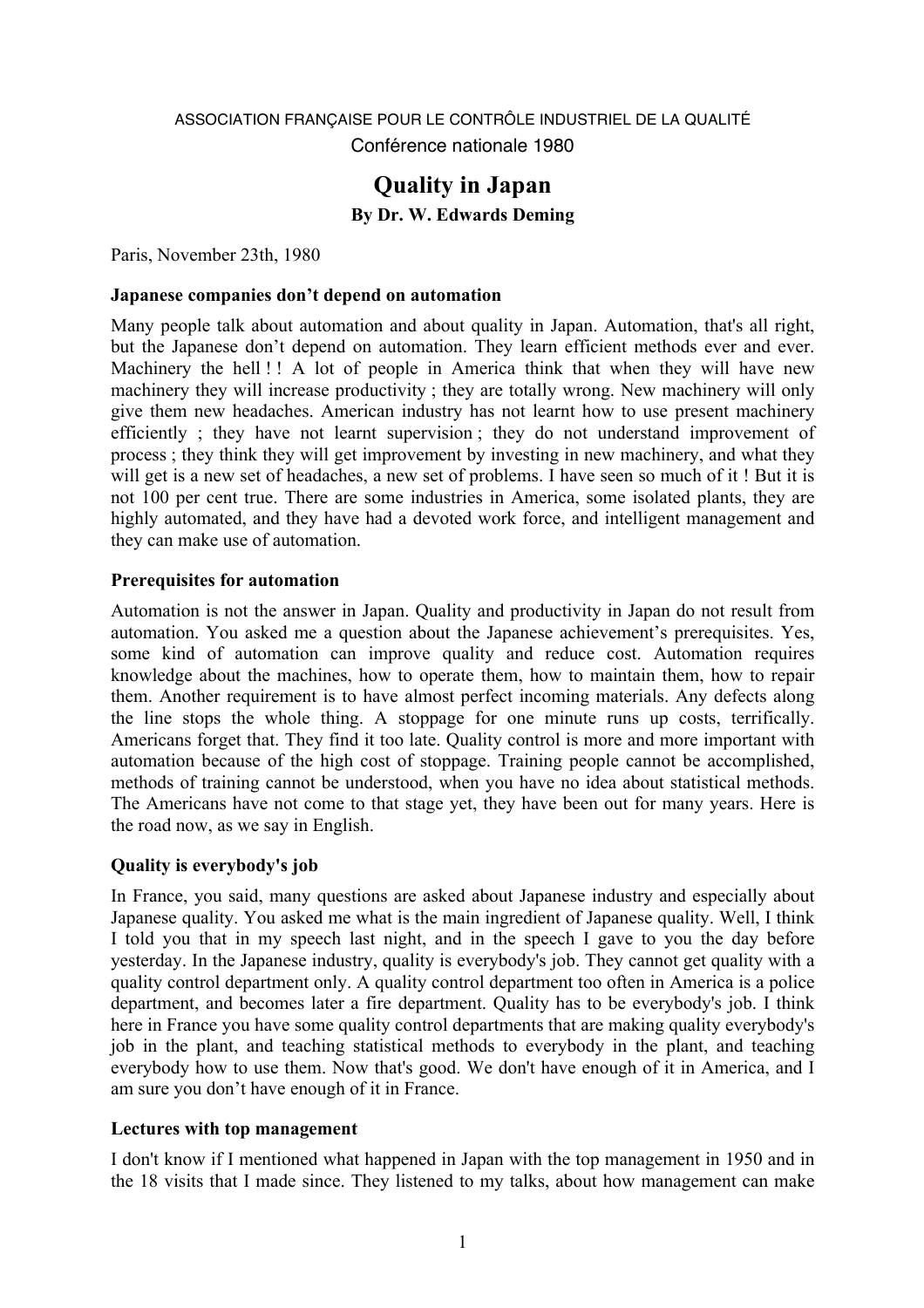use of statistical methods in industry all the way from incoming materials to consumer research. I emphasized that the two ends of the line are important points ; incoming materials and the consumer. Without the consumer we don't have any production. The whole world knows how they have done it. Innovation, new products, and improvement of all the products ; it's fantastic.

Japanese management uses difficult methods, everywhere. On reception of incoming materials, they do not accept defective materials. They teach vendors quality control. Japanese manufacturers also learnt something that is useful in production, namely to share their manufacturing concerns with all the others ; so the entire industry improves. I taught top management in all my visits, 18 in all, and their eagerness to learn how to use statistical techniques was very great.

## **Courses for engineers**

And of course I taught hundreds of engineers. What happened in Japan in 1950 was an explosion. And different forces came together to make that explosion. One of them was my conferences with top management. The first one was held in 1950. Of course I held others in 1951, 52, 55 and so on. Another force in 1950 was my teaching to engineers, several hundreds of them. Our third force was that in two previous visits I had made it the purpose of life to help the leading Japanese statisticians hold together, to invite them for the evening at my hotel, with some food and something to drink, to tell them how fortunate they could be for the reconstruction of Japan. I had been to Japan for social surveys, reports on the labour force, led by the Census. That is the third force. So when 1950 came, the leading statisticians were ready to teach statistical to hundreds and thousands of engineers. The great JUSE, the Union of Japanese Scientists and Engineers, was ready to expand teaching of statistics for industry, to teach management, to teach engineers. As a matter of fact, JUSE taught, between 1950 and 1970, 15,000 engineers. The courses were rudimentary statistical methods to use in production. They also do give courses, more and more, advanced courses for statisticians, advanced courses of statistics for engineers. And continuously, courses for management. The courses for management are difficult, yet they are booked up for seven months ahead, today. All these four forces came together in 1950 and produced the explosion. And the explosion has continued.

## **Quality Control Circles**

Then about 1960 there was the formalization of Q.C. circles, by Dr. Kaoru Ishikawa. A lot of people in the world talk about Q.C. circles ; they don't realize that the environment is right in Japan and may not be right in America or in France. So I think people are going to have problems about Q.C. circles, because they do not have the proper environment for them. In Japan, you see, everybody works for the company, is in the company for life, the company is his, they are all used to working in groups, and the Q.C. circle formalization is simply Dr Kaoru Ishikawa's method of making the best possible use of this group efforts, that involves Japanese work. They instituted regional meetings so that top management could bring Q.C. circles from a part of the company to another. So they learn if something valuable somewhere may be applied elsewhere.

The Q.C. circles use statistical methods, to understand what problems are important, to measure if their efforts are effective. They need statistical methods, very simple ones, where culture is important, and they work on the most important faults. An now they say they measure the effects of the changes. Now Dr. Ishikawa has brought about regional meetings of Q.C. circles for all kinds of companies, where they talk to one another to show what they have accomplished, in hope that what they have learnt will apply to other companies. And there is a